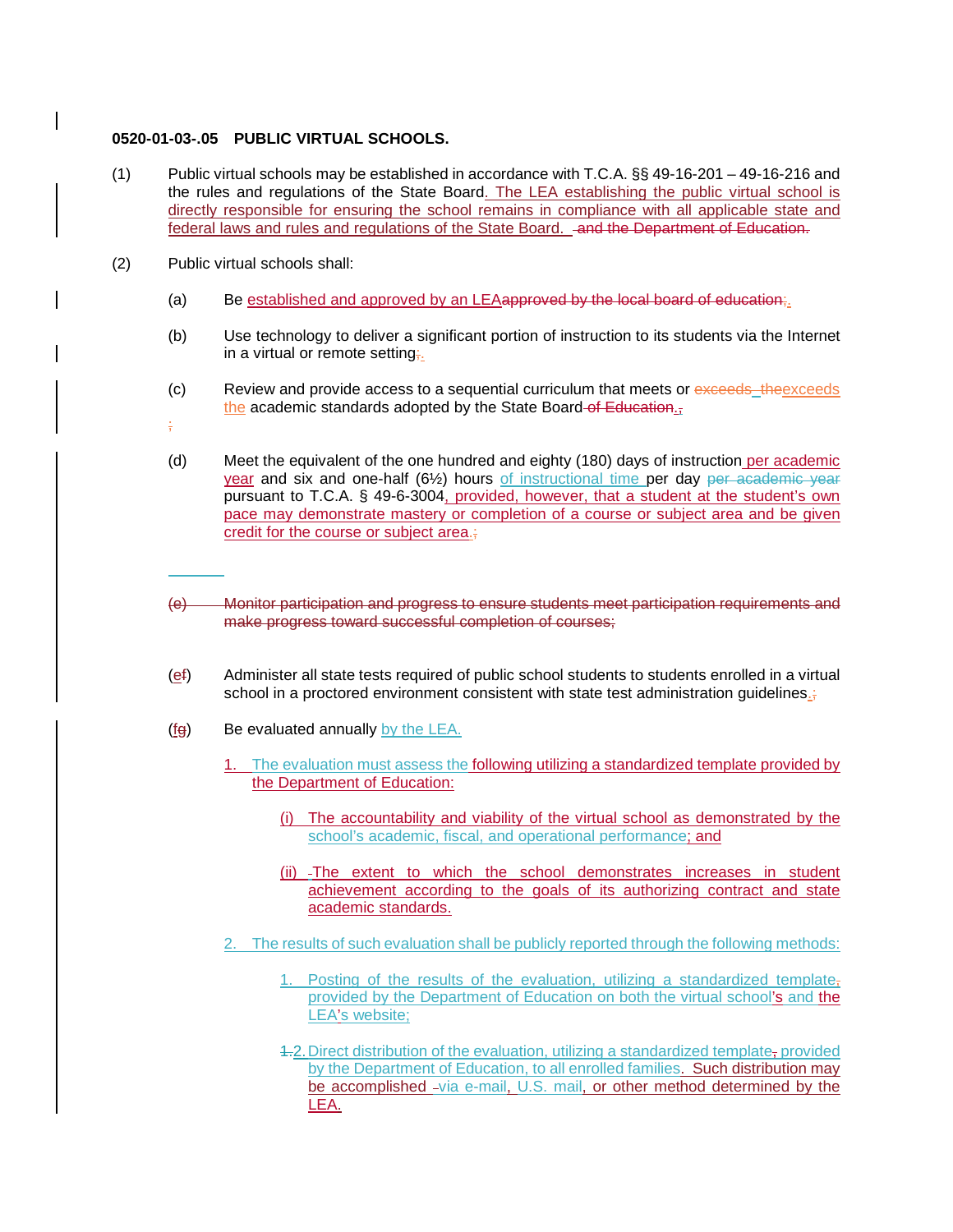(Rule 0520-01-03-.05, continued)

- (gh) Ensure that students with special needs, including students with disabilities and limited English proficiency, are not excluded from enrolling and participating; further, the public virtual school is responsible for providing the services implementing in the student's Individualized Education Program (IEP) of all enrolled students.;
- $(hii)$  Ensure that all teachers employed to serving as teacher of record for a class, and or providing services to the students are properly endorsed in their grade or course and licensed to teach in Tennessee in compliance with state law, State Board Rule 0520-02- 03, and State Board policy 5.502.;
- $(i\mathbf{H})$  Ensure that all teachers serving as teacher of record within the virtual school, are evaluated annually pursuant to T.C.A § 49-1-302 and State Board Rule 0520-02-01.
- $(iH)$  Ensure students have access to instructional materials,  $\frac{1}{100}$  access to technology such as a computer and printer that may be necessary for participation in the programvirtual school, and access to an -li-nternet connection used for school work; and
- $(kHm/k)$  Meet class size standards established by T.C.A. § 49-1-104. With the exception of the 2020-21 school year, a public An individual virtual school may increase the enrollment in virtual classes by up to twenty-five percent (25%) over the class size standards maximum established by T.C.A. § 49-1-104 if the school demonstrates student achievement growth at a level of "at expectations" or greater, as represented by the Tennessee Value-Added Assessment System (TVAAS) in the prior year -- where TVASS data is available.
	- 1. For the 2020-21 school year, a public virtual school may increase the enrollment in virtual classes by up to twenty-five percent (25%) over the class size maximum established by T.C.A. § 49-1-104 as long as the increase does not require an individual teacher to have a total student caseload over one hundred and eighty (180) students at any time during the 2020-21 school year.
	- 2. Notwithstanding paragraph  $(2)(k)(1)$ , public virtual schools shall continue to comply with class size and case load requirements for special education as defined in State Board Policy 3.206. Public virtual schools shall review individual teacher's student caseloads and may consult with the teacher when determining class size and student caseloads to ensure that teachers can meet the needs of students, including students with disabilities, as determined by the Individuals with Disabilities Education Act (20 U.S.C. § 1400 et seq.), Section 504 of the Rehabilitation Act (29 U.S.C. § 701 et seq.), and any student's individualized education program.
	- 3. Public virtual schools shall maintain accurate records and monitor compliance of class size requirements.
	- 4. Remote instruction provided virtually by a non-virtual public school, including a public charter school, pursuant to the LEA's or public charter school's approved continuous learning plan shall be considered a virtual education program for purposes of compliance with T.C.A. § 49-1-104 (h).
- (3) Public virtual schools must shall comply with all compulsory attendance requirements including and shall monitoring and reporting daily attendance as required in T.C.A. § 49-6-3007 including, but not